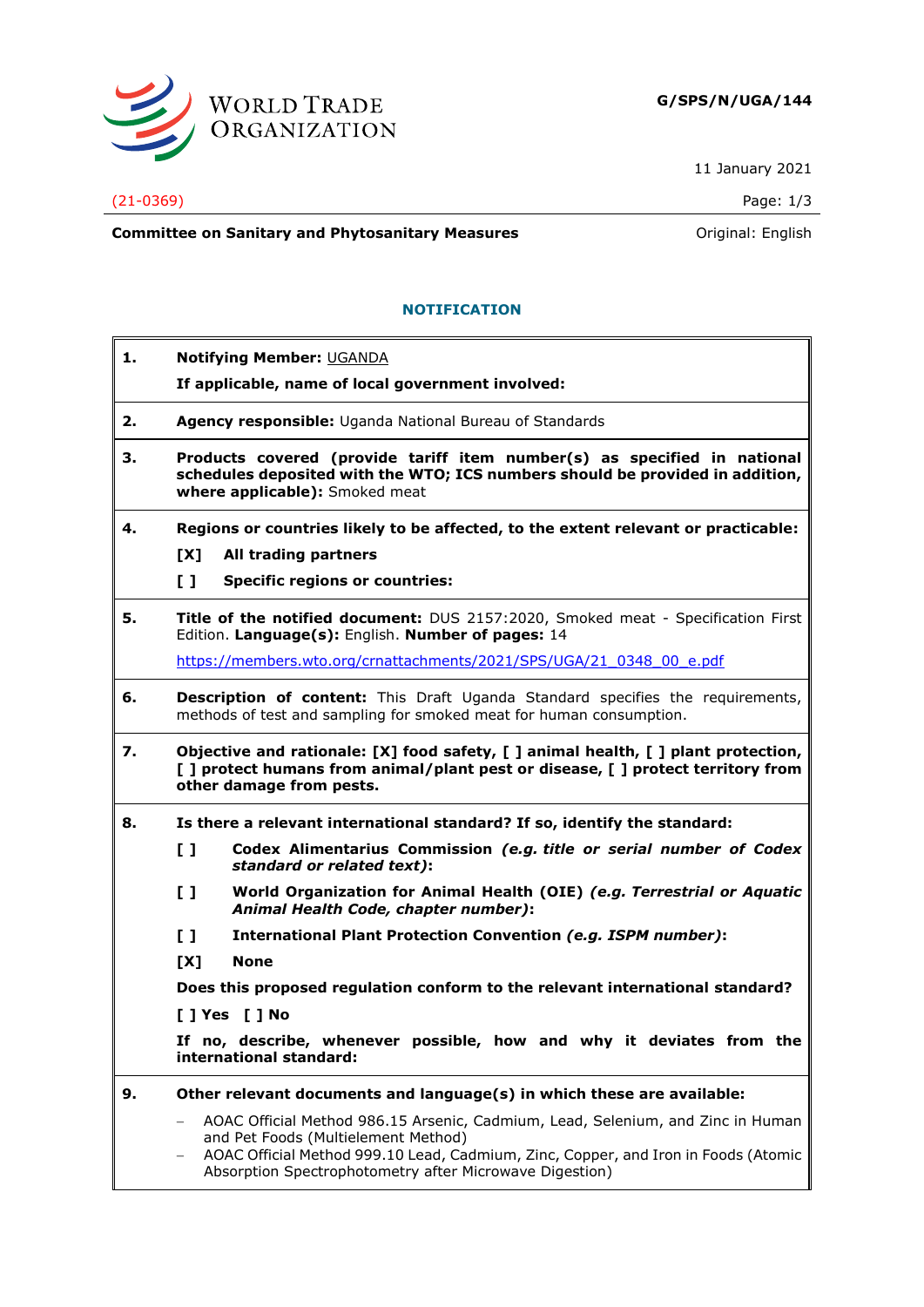− AOAC Official Method 999.11 Lead, Cadmium, Copper, Iron, and Zinc in Foods Atomic Absorption Spectrophotometry (Dry Ashing) − Method 973.34. Cadmium in food. Atomic Absorption Spectrophotometric Method − Method 971.21; Mercury in Food, Flameless Atomic Absorption Spectrophotometric Method US 45, General standard for food additives (6<sup>th</sup> Edition) US 168, Edible oils and fats - Specification (2<sup>nd</sup> Edition) US 737, Production of packaged meat products (processed) - Hygienic requirements − US 734, Design and operation of abattoirs and slaughterhouses - Requirements US 738, General standard for contaminants and toxins in food and feed (5th Edition) US CAC/MRL 2, Maximum Residue Limits (MRLs) and Risk Management Recommendations (RMRs) for residues of veterinary drugs in foods US CAC/RCP 42 (Revised in 2014), Code of hygienic practice for spices and dried aromatic herbs (Second Edition) US CAC/GL 50, General guidelines on sampling − US CAC/RCP 58, Codex code of hygienic practice for meat − US EAS 35, Fortified food grade salt - Specification − US EAS 38, Labelling of pre-packaged foods - General requirements − US ISO 1442, Meat and meat products - Determination of moisture content (Reference method) − US ISO 4833-1, Microbiology of the food chain - Horizontal method for the enumeration of microorganisms - Part 1: Colony count at 30 degrees C by the pour plate technique US ISO 6579, Microbiology of food and animal feeds - Horizontal method for detection, enumeration and serotyping of Salmonella, Enumeration by a miniaturized most probable number technique US ISO 6888-1, Microbiology of food and animal feeds - Horizontal method for enumeration of Coagulase- positive staphylococci (*Staphylococcus aureus* and other species), Detection and MPN technique for low numbers US ISO 7251, Microbiology of food and animal feeds - Horizontal method for detection, enumeration of presumptive *Escherichia coli* - Most probable number technique US ISO 11290-2, Microbiology of food and animal feeding stuffs - Horizontal method for the detection and enumeration of Listeria monocytogenes - Part 2: Enumeration method US ISO 21527-1, Microbiology of food and animal feeding stuffs - Horizontal method for the enumeration of yeasts and moulds - Part 1, Colony count technique in products with water activity greater than 0.95 − Uganda Gazette (available in English) **10. Proposed date of adoption** *(dd/mm/yy)***:** March 2021 **Proposed date of publication** *(dd/mm/yy)***:** To be determined. **11. Proposed date of entry into force: [ ] Six months from date of publication**, **and/or** *(dd/mm/yy)***:** Upon declaration as mandatory by the Minister for Trade, Industry and Cooperatives. **[X] Trade facilitating measure 12. Final date for comments: [X] Sixty days from the date of circulation of the notification and/or** *(dd/mm/yy)***:** 12 March 2021 **Agency or authority designated to handle comments: [ ] National Notification Authority, [ ] National Enquiry Point. Address, fax number and e-mail address (if available) of other body:** Uganda National Bureau of Standards Plot 2-12 ByPass Link, Bweyogerere Industrial and Business Park P.O. Box 6329 Kampala, Uganda

Tel: +(256) 4 1733 3250/1/2